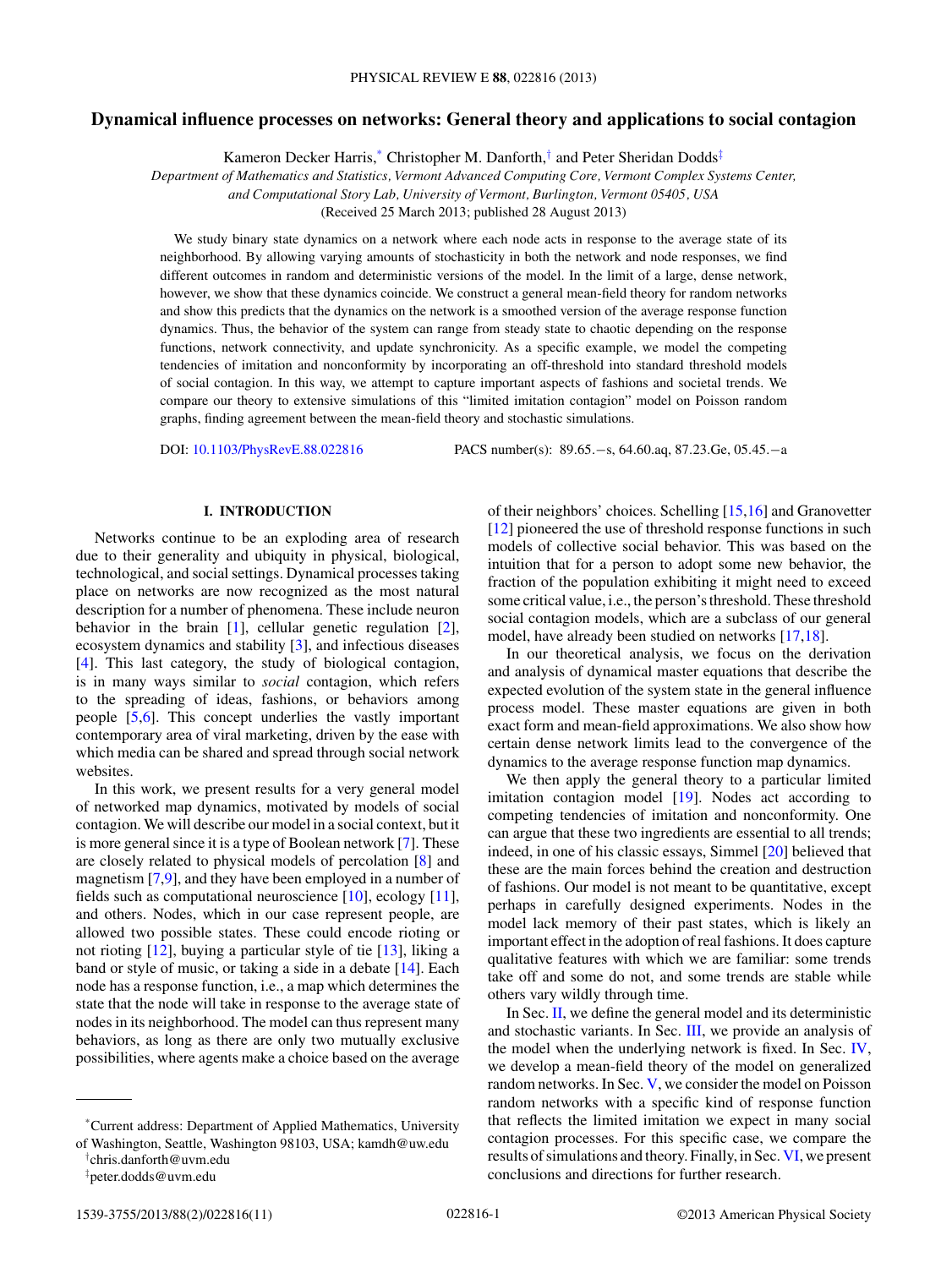# **II. GENERAL MODEL**

<span id="page-1-0"></span>Let  $\mathscr{G} = (V, E)$  be a network with  $N = |V|$  nodes, where V is the node set and E is the edge set. We let  $A = A(\mathscr{G})$  denote the *adjacency matrix*; entry  $A_{ij}$  is the number of edges from node j to node i. Assign each node  $i \in V$  a response function  $f_i : [0,1] \to \{0,1\}$ , and let **x**(0)  $\in \{0,1\}^N$  be the vector of initial node states. At time step  $t$ , each node  $i$  computes the fraction

$$
\phi_i(t) = \frac{\sum_{j=1}^{N} A_{ij} x_j(t)}{\sum_{j=1}^{N} A_{ij}}
$$
\n(1)

of their neighbors in  $\mathscr G$  who are active and takes the state

$$
x_i(t+1) = f_i(\phi_i(t))
$$
\n(2)

at the next time step.

The above defines a deterministic dynamical system given a network and set of response functions. We call this a realization of the model [\[7\]](#page-9-0). Each node is in either the 0 or 1 state; we refer to these as the off (inactive) and on (active) states, respectively. In the context of contagion, these would be the susceptible and infected states. With these binary states, our model is a particular kind of Boolean network. These exhibit rich dynamics and have a long history in the literature. Unfamiliar readers should consult the review by Aldana *et al.* [\[7\]](#page-9-0) and references therein. Note that each node reacts only to the fraction of its neighbors who are active, rather than the absolute number, and the identities of the input nodes do not matter. Each node's input varies from 0 to 1 in steps of  $1/k_i$ , where  $k_i = \sum_{j=1}^{N} A_{ij}$  is node *i*'s degree (in-degree if  $\mathscr G$  is not a simple graph).

The behavior of the model depends strongly on the response functions  $f_i$ . Leaving these undetermined, the principle feature of the model is its neighborhood-averaging property. Because of local averaging, one might expect that the dynamics of the network global average activity might be close to the map dynamics of the average of the  $f_i$ . We show that this is the case in dense enough networks in Secs. [III B](#page-2-0) and [IV B.](#page-3-0) This averaging property also introduces an invariance to the number of inputs that a given node receives.

In the rest of this section, we will describe some variations of the basic model which also differentiate our model from the Boolean networks extant in the literature. This is mainly due to the response functions, but also to the type of random network on which the dynamics takes place, varying amounts of stochasticity introduced into the networks and response functions, and the possibility of asynchronous updates.

### **A. The networks considered**

The mean-field analysis in Sec. [IV](#page-2-0) is applicable to any network which can be characterized by its degree distribution. The vast majority of the theory of random Boolean networks considers only regular random networks. Fortunately, such theories are easily generalized to other types of networks with independently chosen edges, such as Poisson (Erdös-Rényi) and configuration model random networks  $[9,21]$ . We develop specific results for Poisson random networks, and these are the networks used for the example problem in Sec. [V.](#page-4-0)

TABLE I. The four different ways we implement the model, corresponding to differing amounts of quenched randomness. These are the combinations of fixed or rewired networks and probabilistic or deterministic response functions. In the thermodynamic limit of the rewired versions, where the network and response functions change every time step, the mean-field theory (Sec. [IV\)](#page-2-0) is exact.

|                               | <b>Rewiring network</b> | <b>Fixed network</b> |
|-------------------------------|-------------------------|----------------------|
| <b>Probabilistic response</b> | P-R                     | $P-F$                |
| Deterministic response        | $D-R$                   | $D-F$                |

#### **B. Stochastic variants**

The specific network and response functions determine exactly which behaviors are possible. These are chosen from some distribution of networks, such as  $\mathcal{G}(N, k_{\text{avg}}/N)$  (Poisson random networks on N nodes with edge probability  $k_{avg}/N$ ), and some distribution of response functions. In the example of Sec. [V,](#page-4-0) the response functions are parameterized solely by two thresholds,  $\phi_{\text{on}}$  and  $\phi_{\text{off}}$ , so the distribution of response functions is determined by the joint density  $P(\phi_{\text{on}}, \phi_{\text{off}})$ . Again, the specific network and response functions define a realization of the model. When these are fixed for all time, we have, in principle, full knowledge of the possible model dynamics. Given an initial condition  $\mathbf{x}(0)$ , the dynamics  $\mathbf{x}(t)$  is deterministic and known for all  $t \geqslant 0$ . As for all finite Boolean networks, the system dynamics is eventually periodic, since the state space  $\{0,1\}^N$  is finite [\[7\]](#page-9-0).

We allow for randomness in two parts of the model: the network and response functions. The network and responses are each either fixed for all time or resampled at each time step. Taking all possible combinations yields four different designs (see Table I). If the dynamics is stochastic in any way, the system is no longer eventually periodic. Fluctuations at the node level enable a greater exploration of state space, and the behavior is comparable to that of the general class of discrete-time maps. Roughly speaking, the mean-field theory we develop in Sec. [IV](#page-2-0) becomes more accurate as we introduce more stochasticity.

In this paper, the network and response functions are either fixed for all time or resampled at every time step. One could tune smoothly between the two extremes by introducing rates at which these reconfigurations occur. These rates are inversely related to quantities that behave like temperature, with one for the network and another for the response functions. Holding a quantity fixed corresponds to zero temperature, since there are no fluctuations. Any randomness is quenched. The stochastic and rewired cases correspond to high or infinite temperature because reconfigurations occur at every time step. This is an annealed version of the model.

#### *1. Rewired networks*

First, the network itself can change at every time step. This is the rewiring (R), as opposed to fixed (F), network case. For example, we could draw a new network from  $\mathcal{G}(N, k_{avg}/N)$ at every time step. This amounts to rewiring the links while keeping the degree distribution fixed, and it is alternately known as a mean-field, annealed, or random mixing variant, as opposed to a fixed network or quenched model [\[7\]](#page-9-0).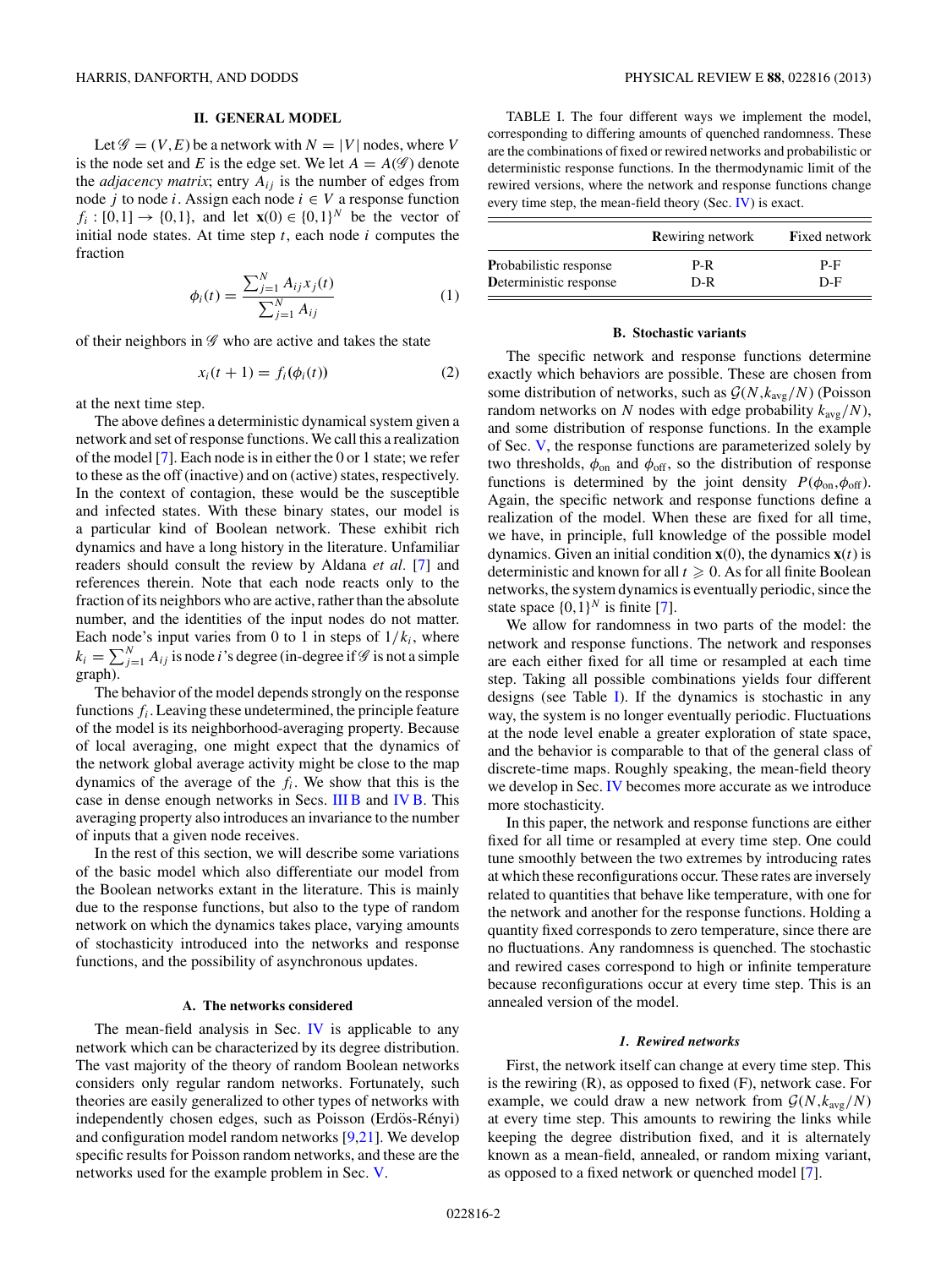# *2. Probabilistic responses*

<span id="page-2-0"></span>Second, the response functions can change at every time step. This is the probabilistic (P), as opposed to the deterministic (D), response function case. For our social contagion example, there needs to be a well-defined distribution  $P(\phi_{\text{on}}, \phi_{\text{off}})$ for the thresholds. For large  $N$ , this amounts to having a single response function, i.e., the expected response function

$$
\bar{f}(\phi) = \int d\phi_{\text{on}} \int d\phi_{\text{off}} P(\phi_{\text{on}}, \phi_{\text{off}}) f(\phi; \phi_{\text{on}}, \phi_{\text{off}}). \tag{3}
$$

We call  $\bar{f}: [0,1] \to [0,1]$  the *probabilistic response function*. Its interpretation is the following. For an updating node with a fraction  $\phi$  of active neighbors at the current time step, the node assumes the active state with probability  $\bar{f}(\phi)$  and the inactive state with probability  $1 - \bar{f}(\phi)$  at the next time step.

# **C. Update synchronicity**

Finally, we introduce a parameter  $\alpha$  for the probability that a given node updates. When  $\alpha = 1$ , all nodes update at each time step, and the update rule is said to be synchronous. When  $\alpha \approx 1/N$ , only one node is expected to update with each time step, and the update rule is said to be effectively asynchronous. This is equivalent to a randomly ordered sequential update. For intermediate values,  $\alpha$  is the expected fraction of nodes which update at each time step.

#### **III. FIXED NETWORKS**

Consider the case where the response functions and network are fixed (D-F), but the update may be synchronous or asynchronous. Extend the definition of  $x_i(t)$  to now be the *probability* that node *i* is in the active state at time *t*. Note that this agrees with our previous definition as the *state* of node i when  $x_i(t) = 0$  or 1. Then the  $x_i$  follow the master equation

$$
x_i(t+1) = \alpha f_i \left[ \frac{\sum_{j=1}^{N} A_{ij} x_j(t)}{\sum_{j=1}^{N} A_{ij}} \right] + (1 - \alpha) x_i(t), \tag{4}
$$

which can be written in matrix-vector notation as

$$
\mathbf{x}(t+1) = \alpha \mathbf{f}[T\mathbf{x}(t)] + (1-\alpha)\mathbf{x}(t). \tag{5}
$$

Here,  $T = D^{-1}A$  is sometimes called the transition probability matrix (since it also occurs in the context of a random walker),  $D = diag(k<sub>i</sub>)$  is the diagonal degree matrix, and  $\mathbf{f} = (f_i)$  [\[22\]](#page-9-0). If  $\alpha = 1$ , then  $\mathbf{x}(t) \in \{0,1\}^N$  and we recover the fully deterministic response function dynamics given by  $(1)$ and [\(2\).](#page-1-0)

#### **A. Asynchronous limit**

Here, we show that when  $\alpha \approx 1/N$ , time is effectively continuous and the dynamics can be described by an ordinary differential equation. This is similar to the analysis of Gleeson [\[23\]](#page-9-0). Consider Eq.  $(5)$ . Subtracting  $\mathbf{x}(t)$  from both sides and setting  $\Delta \mathbf{x}(t) = \mathbf{x}(t+1) - \mathbf{x}(t)$  and  $\Delta t = 1$  yields

$$
\frac{\Delta \mathbf{x}(t)}{\Delta t} = \alpha \{ \mathbf{f} [T \mathbf{x}(t)] - \mathbf{x}(t) \}.
$$
 (6)

Since  $\alpha$  is assumed small, the right-hand side is small, and thus  $\Delta x(t)$  is also small. Making the continuum approximation

 $d\mathbf{x}(t)/dt \approx \Delta \mathbf{x}(t)/\Delta t$  yields the differential equation

$$
\frac{d\mathbf{x}}{dt} = \alpha [\mathbf{f}(T\mathbf{x}) - \mathbf{x}]. \tag{7}
$$

The parameter  $\alpha$  sets the time scale for the system. Below we see that from their form, similar asynchronous, continuous time limits apply to the dynamical equations in the densely connected case, given by Eq. (8), and in the mean-field theory, given by Eqs.  $(11)$  and  $(12)$ .

# **B. Dense network limit for Poisson random networks**

Mathematical random graph and random matrix theories often deal with condensation results, where quantities of interest, such as adjacency matrices, become overwhelmingly concentrated around some typical value in a limit. These limits are dense in the sense that  $k_{avg} \rightarrow \infty$  in the thermodynamic limit  $N \to \infty$ . The mean-field theory of Sec. IV applies to sparse graphs, which have finite  $k_{\text{avg}}$  in the thermodynamic limit. The following result is particular to Poisson random networks; however, similar results should hold for other random networks with corresponding dense limits.

Define the normalized Laplacian matrix as  $\mathcal{L} \equiv I D^{-1/2}AD^{-1/2}$ , where I is the identity [\[24\]](#page-9-0). So  $T = D^{-1/2}(I \mathcal{L}$ ) $D^{1/2}$ . Let  $\mathbf{1}_N$  denote the length-N column vector of ones. Oliveira  $[25]$  has shown that when  $k_{avg}$  grows at least as fast as  $log N$ , there exists a typical normalized Laplacian matrix  $\mathcal{L}^{\text{typ}} = I - \mathbf{1}_N \mathbf{1}_N^T / N$  such that the actual  $\mathcal{L} \approx \mathcal{L}^{\text{typ}}$ . In this limit, the degrees should also be approximately uniform, i.e.,  $k_i \approx k_{avg}$  for all  $i \in V$ , since the coefficient of variation of degrees vanishes in the Poisson model as  $k_{\text{avg}} \rightarrow \infty$ .

If we use the approximations  $\mathcal{L} \approx \mathcal{L}^{typ}$  and  $D \approx diag(k_{avg})$ , then  $T \approx T^{\text{typ}} = \mathbf{1}_N \mathbf{1}_N^T/N$ . Since

$$
T^{\text{typ}}\mathbf{x}(t) = \sum_{i=1}^{N} x_i(t)/N \equiv \phi(t),
$$

 $T^{typ}$  operating on the state gives the network average activity, denoted  $\phi$  without any subscript. By using the previous approximations in Eq.  $(5)$  and averaging over all nodes, we find

$$
\phi(t+1) = \alpha \bar{f}(\phi(t)) + (1-\alpha)\phi(t) \equiv \Phi[\phi(t); \alpha]
$$
 (8)

in the large  $N$  limit. This requires the average of the nodes' individual response functions  $\sum_{i=1}^{N} f_i/N$  to converge in a suitable sense to the probabilistic response function  $\bar{f}$ , given by Eq. (3). Note that  $\alpha$  tunes between the probabilistic response function  $\Phi(\phi; 1) = \bar{f}(\phi)$  and the line  $\Phi(\phi; 0) = \phi$ . Also, the fixed points of  $\Phi$  are fixed points of  $\bar{f}$ , but their stability will depend on  $\alpha$ .

We conclude that when the network is dense, it ceases to affect the dynamics, since each node sees a large number of other nodes. The network is effectively the complete graph. In this way, we recover the map models of Granovetter and Soong [\[13\]](#page-9-0), which are derived for a well-mixed population.

# **IV. MEAN-FIELD THEORY**

Making a mean-field calculation refers to replacing the complicated interactions among many particles by a single interaction with some effective external field. There are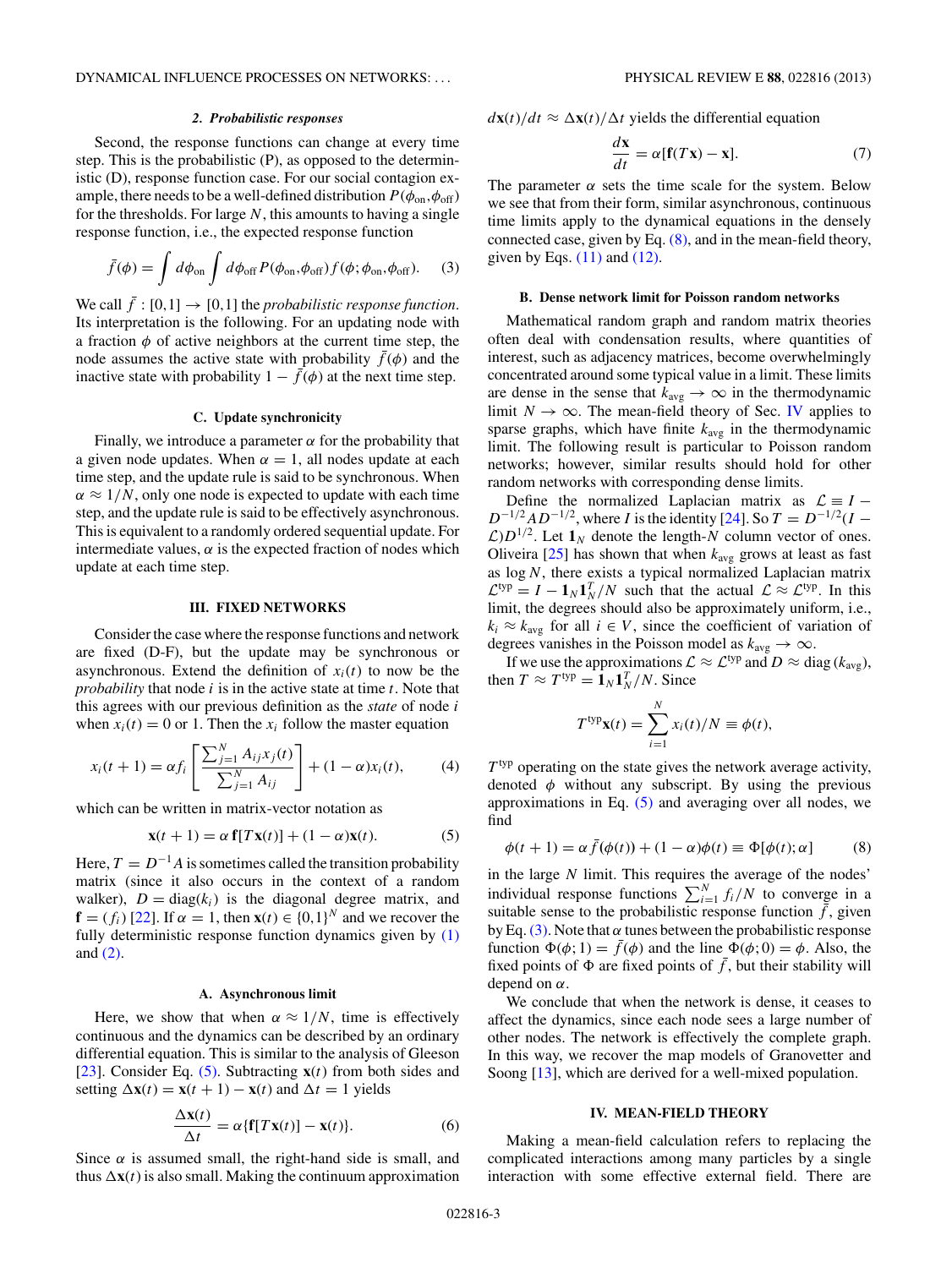<span id="page-3-0"></span>analogous techniques for understanding network dynamics. Instead of considering the  $|E|$  interactions among the N nodes, network mean-field theories derive self-consistent expressions for the overall behavior of the network after averaging over large sets of nodes. These have been fruitful in the study of random Boolean networks [\[26\]](#page-9-0) and can work well when networks are nonrandom [\[27\]](#page-9-0).

We derive a mean-field theory, in the thermodynamic limit, for the dynamics of the general model by blocking nodes according to their degree class. This is equivalent to nodes retaining their degree but rewiring edges at every time step. The model is then part of the well-known class of random mixing models with nonuniform contact rates. Probabilistic (P-R) and deterministic (D-R) response functions result in equivalent behavior for these random mixing models. The important state variables end up being the active density of *stubs*, i.e., half edges or node-edge pairs. In an undirected network without degree-degree correlations, the state is described by a single variable  $\rho(t)$ . In the presence of correlations, we must introduce more variables  $\{\rho_k(t)\}\$  to deal with the relevant degree classes.

# **A. Undirected networks**

To derive the mean-field equations in the simplest case undirected, uncorrelated random networks—consider a degree  $k$  node at time  $t$ . The mean-field hypothesis states that the probability that a given stub is active is uniform across all nodes and equal to  $\rho$ . Then the probability that an average node is in the active state at time  $t + 1$  given a density  $\rho$  of active stubs is

$$
F_k(\rho; \bar{f}) = \sum_{j=0}^k {k \choose j} \rho^j (1-\rho)^{k-j} \bar{f}(j/k), \qquad (9)
$$

where each term in the sum counts the contributions from having  $j = 0, 1, \ldots, k$  active neighbors. The probability of choosing a random stub which ends at a degree  $k$  node is  $q_k = k p_k / k_{avg}$  in an uncorrelated random network [\[9\]](#page-9-0). This is sometimes called the edge-degree distribution. So if all of the nodes update synchronously, the active density of stubs at  $t + 1$  will be

$$
g(\rho; p_k, \bar{f}) = \sum_{k=1}^{\infty} q_k F_k(\rho; \bar{f}) = \sum_{k=1}^{\infty} \frac{k p_k}{k_{\text{avg}}} F_k(\rho; \bar{f}). \tag{10}
$$

Finally, if each node only updates with probability  $\alpha$ , we have the following map for the density of active stubs:

$$
\rho(t+1) = \alpha g[\rho(t); p_k, \bar{f}] + (1 - \alpha)\rho(t)
$$
  

$$
\equiv G[\rho(t); p_k, \bar{f}, \alpha].
$$
 (11)

By a similar argument, the active density of nodes is given by

$$
\begin{aligned} \phi(t+1) &= \alpha h[\rho(t); p_k, \bar{f}] + (1-\alpha)\phi(t) \\ &= H[\rho(t), \phi(t); p_k, \bar{f}, \alpha], \end{aligned} \tag{12}
$$

where

$$
h(\rho; p_k, f) = \sum_{k=0}^{\infty} p_k F_k(\rho; \bar{f}).
$$
 (13)

Note that the stub or edge-oriented state variable  $\rho$  contains all of the dynamically important information, rather than the node-oriented variable  $\phi$ . This is because nodes can only influence each other through edges, so the number of active edges is a more important measure of the network activity than the number of active nodes. We derived these equations in terms of stubs, meaning that  $\rho$  actually keeps track of both the node and edge information. Equations  $(10)$  and  $(11)$  can be interpreted as a branching process for the density of active stubs.

### **B. Analysis of the map equation and another dense limit**

Here we study the properties of the mean-field maps G and H, given by Eqs.  $(11)$  and  $(12)$ , which in turn depend on  $F_k$ , given by Eq. (9). The function  $F_k(\rho; f)$ is known in polynomial approximation theory as the kth Bernstein polynomial (in the variable  $\rho$ ) of  $\bar{f}$  [\[28\]](#page-9-0). Bernstein polynomials have important applications in computer graphics due to their "shape-preserving properties" [\[29\]](#page-9-0). The Bernstein operator  $\mathbb{B}_k$  takes  $\bar{f} \mapsto F_k$ . This is a linear, positive operator which preserves convexity for all  $k$  and exactly interpolates the endpoints  $f(0)$  and  $f(1)$ . Immediate consequences include that each  $F_k$  is a smooth function and the *m*th derivatives  $F_k^{(m)}(x) \to \bar{f}^{(m)}(x)$  where  $\bar{f}^{(m)}(x)$  exists. If  $\bar{f}$  is concave down, such as the tent or logistic maps, then  $F_k$  is concave down for all k, and  $F_k$  increases to  $\bar{f}$  $(F_k \nearrow \bar{f})$  as  $k \to \infty$ . This convergence is typically slow. Importantly,  $F_k \nearrow \bar{f}$  implies that  $g(\rho; p_k, \bar{f}) \leq \bar{f}$  for any degree distribution  $p_k$ .

In some cases, the dynamics of the undirected mean-field theory given by  $\rho(t + 1) = G[\rho(t)]$  [Eq. (11)] are effectively those of the map  $\Phi$ , from the dense limit given by Eq. [\(8\).](#page-2-0) We see that  $g$ , given by Eq.  $(10)$ , can be seen as the expectation of a sequence of random functions  $F_k$  under the edge-degree distribution  $q_k$ . Indeed, this is how it was derived. From the convergence of the  $F_k$ 's, we expect that  $g(\rho; p_k, f) \approx f(\rho)$  if the average degree  $k_{avg}$  is "large enough" and the edge-degree distribution has a "sharp enough" peak about  $k_{avg}$  (we will clarify this soon). Then, as  $k_{avg} \rightarrow \infty$ , the mean field coincides with the dense network limit that we found for Poisson random networks, given by Eq. [\(8\).](#page-2-0) A sufficient condition for this kind of convergence is the same that we used in justifying the uniform degree approximation in Sec. [III B:](#page-2-0) The coefficient of variation of the degree distribution must vanish as  $k_{avg} \rightarrow$  $\infty$ . Equivalently, the standard deviation  $\sigma(k_{avg})$  of the degree distribution must be  $o(k_{avg})$ . In Appendix [A,](#page-8-0) we prove this as Lemma 1.

In general, if the original degree distribution  $p_k$  is characterized by having mean  $k_{avg}$ , variance  $\sigma^2$ , and skewness  $\gamma_1$ , then the edge-degree distribution  $q_k$  will have mean  $k_{avg} + \sigma^2/k_{avg}$ and variance  $\sigma^2[1 + \gamma_1 \sigma / k_{\text{avg}} - (\sigma / k_{\text{avg}})^2]$ . Considering the behavior as  $k_{avg} \rightarrow \infty$ , we can conclude that requiring  $\sigma =$  $o(k_{avg})$  and  $\gamma_1 = o(1)$  are sufficient conditions on  $p_k$  to apply Lemma 1. Poisson degree distributions ( $\sigma = \sqrt{k_{\text{avg}}}$  and  $\gamma_1 =$  $k_{\text{avg}}^{-1/2}$ ) fit these criteria. Heavy-tailed families of distributions, in general, do not.

The fact that we can take a dense limit in the mean-field model and find the same result using rigorous random matrix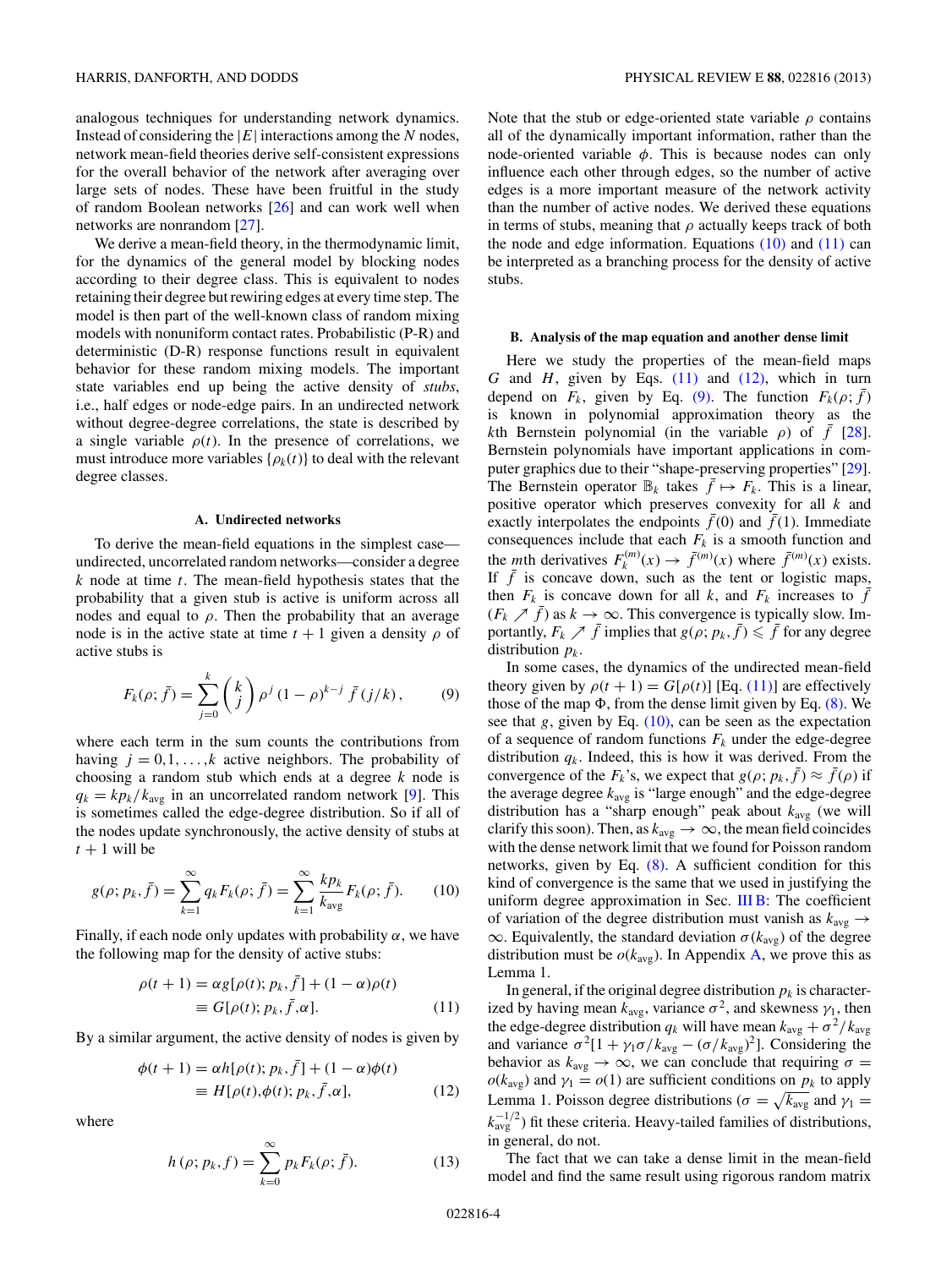<span id="page-4-0"></span>theory is worth noting. In general, mean-field models are not rigorously justified. For finite  $N$ , the quenched dynamics, which we know is deterministic and eventually periodic, is very different from the annealed dynamics, which we will show can be chaotic. The equivalence of the two limits indicates that quenched and annealed dynamics become indistinguishable as  $N \to \infty$ . We believe that the approach to such a singular limit should reveal interesting discrepancies between the two models.

#### **C. Generalized random networks**

In more general random networks, nodes can have both undirected and directed incident edges. We denote node degree by a vector  $\mathbf{k} = (k^{(u)}, k^{(i)}, k^{(o)})^T$  (for undirected, in-, and out-degree) and write the degree distribution as  $p_k \equiv$ P(**k**). There may also be correlations between node degrees. We encode correlations of this type by the conditional probabilities

$$
p_{\mathbf{k},\mathbf{k}'}^{(u)} \equiv P(\mathbf{k},\text{undirected}|\mathbf{k}'),
$$
  

$$
p_{\mathbf{k},\mathbf{k}'}^{(i)} \equiv P(\mathbf{k},\text{incoming}|\mathbf{k}'), \quad p_{\mathbf{k},\mathbf{k}'}^{(o)} \equiv P(\mathbf{k},\text{outgoing}|\mathbf{k}'),
$$

which represent the probability that an edge starting at a degree **k**) node ends at a degree **k** node and is, respectively, undirected, incoming, or outgoing relative to the destination degree **k** node. We introduced this convention in a series of papers [\[30,31\]](#page-9-0). These conditional probabilities can also be defined in terms of the joint distributions of node types connected by undirected and directed edges. We omit a detailed derivation, since it is similar to that in Sec. [IV A](#page-3-0) and similar to the equations for the time evolution of a contagion process  $([30],$  $([30],$  $([30],$  Eqs.  $(13)$ – $(15)$ ; see also  $[32]$ ).

The result is a coupled system of equations for the density of active stubs which now may depend on node type (**k**) and edge type (undirected or directed):

$$
\rho_{\mathbf{k}}^{(u)}(t+1) = (1-\alpha)\rho_{\mathbf{k}}^{(u)}(t) + \alpha \sum_{\mathbf{k}'} p_{\mathbf{k},\mathbf{k}'}^{(u)} \sum_{j_u=0}^{k^{(u)'}-k^{(i)'} \choose j_u} {k^{(i)'} \choose j_l} {k^{(i)'} \choose j_l}
$$

$$
\times \left[\rho_{\mathbf{k}'}^{(u)}(t)\right]^{j_u} \left[1 - \rho_{\mathbf{k}'}^{(u)}(t)\right]^{(k^{(u)'}-j_u)} \left[\rho_{\mathbf{k}'}^{(i)}(t)\right]^{j_l} \left[1 - \rho_{\mathbf{k}'}^{(i)}(t)\right]^{(k^{(i)'}-j_l)} \bar{f}\left(\frac{j_u+j_i}{k^{(u)'}+k^{(i)'}}\right),\tag{14}
$$

$$
\rho_{\mathbf{k}}^{(i)}(t+1) = (1-\alpha)\rho_{\mathbf{k}}^{(i)}(t) + \alpha \sum_{\mathbf{k}'} p_{\mathbf{k},\mathbf{k}'}^{(i)} \sum_{j_u=0}^{k^{(u)'}j_i} \binom{k^{(u)'}j_i}{j_u} \binom{k^{(i)'}j_i}{j_i}
$$
\n
$$
\times \left[\rho_{\mathbf{k}'}^{(u)}(t)\right]^{j_u} \left[1 - \rho_{\mathbf{k}'}^{(u)}(t)\right]^{(k^{(u)'}-j_u)} \left[\rho_{\mathbf{k}'}^{(i)}(t)\right]^{j_i} \left[1 - \rho_{\mathbf{k}'}^{(i)}(t)\right]^{(k^{(i)'}-j_i)} \bar{f}\left(\frac{j_u+j_i}{k^{(u)'}+k^{(i)'}}\right). \tag{15}
$$

The active fraction of nodes at a given time is

$$
\phi(t+1) = (1-\alpha)\phi(t) + \alpha \sum_{\mathbf{k}} p_{\mathbf{k}} \sum_{j_u=0}^{k^{(0)}} \sum_{j_i=0}^{k^{(0)}} \binom{k^{(u)}}{j_u} \binom{k^{(i)}}{j_i}
$$

$$
\times \left[ \rho_{\mathbf{k}}^{(u)}(t) \right]^{j_u} \left[ 1 - \rho_{\mathbf{k}}^{(u)}(t) \right]^{(k^{(0)}-j_u)} \left[ \rho_{\mathbf{k}}^{(i)}(t) \right]^{j_i} \left[ 1 - \rho_{\mathbf{k}}^{(i)}(t) \right]^{(k^{(0)}-j_i)} \bar{f} \left( \frac{j_u + j_i}{k^{(u)} + k^{(i)}} \right). \tag{16}
$$

Because these expressions are very similar to the undirected case, we expect similar convergence properties to those in Sec. [IV B.](#page-3-0) However, an explicit investigation of this convergence is beyond the scope of the current paper.

# **V. LIMITED IMITATION CONTAGION MODEL**

As a motivating example of these networked map dynamics, we study an extension of the classical threshold models of social contagion (such as  $[12,15-18]$ , among others). In threshold models, a node becomes active if the active fraction of its friends surpasses its threshold. What differentiates our limited imitation contagion model from the standard models is that the response function includes an off-threshold, above which the node takes the inactive state. We assign each node  $i \in V$  an on-threshold  $\phi_{\text{on},i}$  and an off-threshold  $\phi_{\text{off},i}$ ,

requiring  $0 \n\leq \phi_{on,i} \leq \phi_{off,i} \leq 1$ . Node *i*'s response function  $f_i(\phi_i) = f_i(\phi_i; \phi_{\text{on},i}, \phi_{\text{off},i})$  is 1 if  $\phi_{\text{on},i} \leq \phi_i \leq \phi_{\text{off},i}$  and 0 otherwise. See Fig. [1](#page-5-0) for an example of an on-off threshold response function.

This is exactly the model of Granovetter and Soong [\[13\]](#page-9-0), but on a network. We motivate this choice with the following (also see  $[13]$ ). (1) Imitation: the active state becomes favored as the fraction of active neighbors surpasses the on-threshold (bandwagon effect). (2) Nonconformity: the active state is eventually less favorable with the fraction of active neighbors past the off-threshold (reverse bandwagon, snob effect). (3) Simplicity: in the absence of any raw data of "actual" response functions, which are surely highly context dependent and variable, we choose arguably the simplest deterministic functions which capture imitation and nonconformity.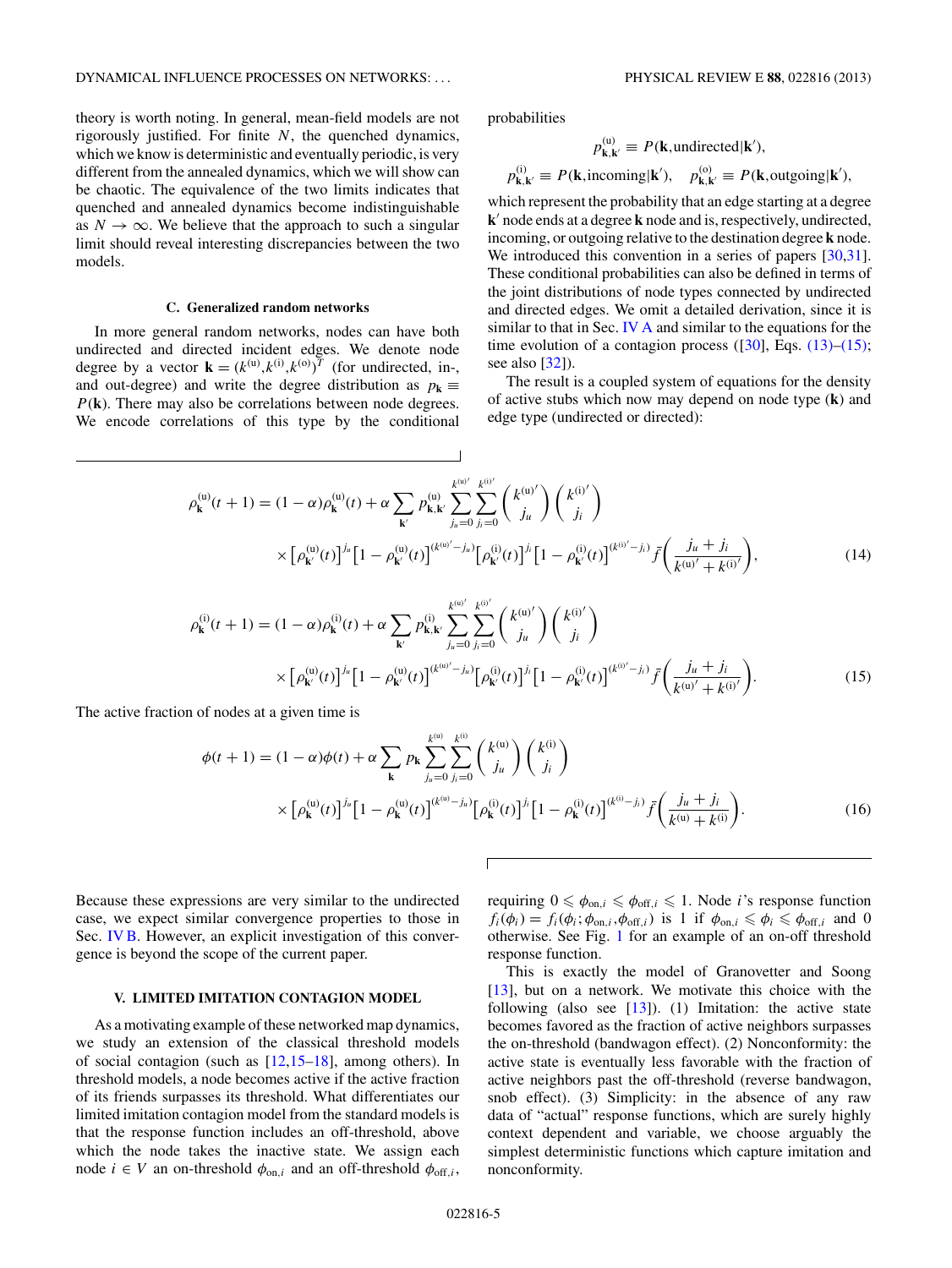<span id="page-5-0"></span>

FIG. 1. An example of an on-off threshold response function. Here,  $\phi_{\text{on}} = 0.33$  and  $\phi_{\text{off}} = 0.85$ . The node will "activate" if  $\phi_{\text{on}} \leq$  $\phi \leq \phi_{\text{off}}$ , where  $\phi$  is the fraction of its neighbors who are active. Otherwise, it takes the "inactive" state.

A crucial difference between our model and many related threshold models is that in those models, an activated node can never reenter the susceptible state. Gleeson and Cahalane [\[32\]](#page-9-0) call this the permanently active property and elaborate on its importance to their analysis. Annealed or quenched models with the permanently active property have monotone dynamics. The introduction of the off-threshold builds in a mechanism for node deactivation. Because nodes can now recurrently transition between on and off states, the deterministic dynamics can exhibit a chaotic transient (as in random Boolean networks [\[7\]](#page-9-0)), and the long time behavior can be periodic with a potentially high period. With stochasticity, the dynamics can be truly chaotic.

The networks we consider are Poisson random networks from  $\mathcal{G}(N, k_{\text{avg}}/N)$ . The thresholds  $\phi_{\text{on}}$  and  $\phi_{\text{off}}$  are distributed uniformly on  $[0,1/2)$  and  $[1/2,1)$ , respectively. This distribu-



FIG. 2. The tent map probabilistic response function  $\bar{f}(\rho)$ , given by Eq. (17), used in the limited imitation contagion model. This is compared to the edge maps  $g(\rho; k_{\text{avg}}) = g(\rho; p_k, \bar{f})$ , given by Eq. [\(10\),](#page-3-0) with  $k_{\text{avg}} = 1,10,100$  (dashed, dot-dashed, and dotted lines). These  $p_k$  are Poisson distributions with mean  $k_{avg}$ . As  $k_{avg}$  increases,  $g(\rho; k_{\text{avg}})$  increases to  $\bar{f}(\rho)$ .



FIG. 3. Bifurcation diagram for the dense map  $\Phi(\phi; \alpha)$ , given by Eq. (18). This was generated by iterating the map at 1000  $\alpha$  values between 0 and 1. The iteration was carried out with three random initial conditions for 10 000 time steps each, discarding the first 1000. The  $\phi$  axis contains 1000 bins and the invariant density, shown by the grayscale value, is normalized by the maximum for each  $\alpha$ . With  $\alpha < 2/3$ , all trajectories go to the fixed point at  $\phi = 2/3$ .

tion results in the probabilistic response function (see Fig. 2)

$$
\bar{f}(\phi) = \begin{cases}\n2\phi & \text{if } 0 \leq \phi < 1/2, \\
2 - 2\phi & \text{if } 1/2 \leq \phi \leq 1.\n\end{cases}
$$
\n
$$
(17)
$$

The tent map is a well-known chaotic map of the unit interval [\[33\]](#page-9-0). We thus expected the limited imitation model with this probabilistic response function to exhibit similarly interesting behavior.

## **A. Analysis of the dense limit**

When the network is in the dense limit (Sec.  $IIIB$ ), the dynamics follows  $\phi(t + 1) = \Phi[\phi(t); \alpha]$ , where

$$
\Phi(\phi; \alpha) = \alpha \bar{f}(\phi) + (1 - \alpha)\phi
$$
  
= 
$$
\begin{cases} (1 + \alpha)\phi & \text{if } 0 \leq \phi < 1/2, \\ (1 - 3\alpha)\phi + 2\alpha & \text{if } 1/2 \leq \phi \leq 1. \end{cases}
$$
 (18)

Solving for the fixed points of  $\Phi(\phi; \alpha)$ , we find one at  $\phi = 0$ and another at  $\phi = 2/3$ . When  $\alpha < 2/3$ , the nonzero fixed point is attracting for all initial conditions except  $\phi = 0$ . When  $\alpha = 2/3$ , [1/2,5/6] is an interval of period-2 centers. Any orbit will eventually land on one of these period-2 orbits. When  $\alpha >$ 2/3, this interval of period-2 centers ceases to exist, and more complicated behavior ensues. Figure 3 shows the bifurcation diagram for  $\Phi(\phi; \alpha)$ . From the bifurcation diagram, the orbit appears to cover dense subsets of the unit interval when  $\alpha$ 2/3. The bifurcation diagram appears like that of the tent map (not shown; see [\[19,33\]](#page-9-0)), except the branches to the right of the first bifurcation point are separated here by the interval of period-2 centers.

#### *1. The effect of conformists: An aside*

Suppose some fraction  $c$  of the population is made up of individuals without any off-threshold (alternatively, each of their off-thresholds  $\phi_{\text{off}} = 1$ ). These individuals are conformist or purely prosocial in the sense that they are content with being part of the majority. For simplicity, assume  $\alpha = 1$ . The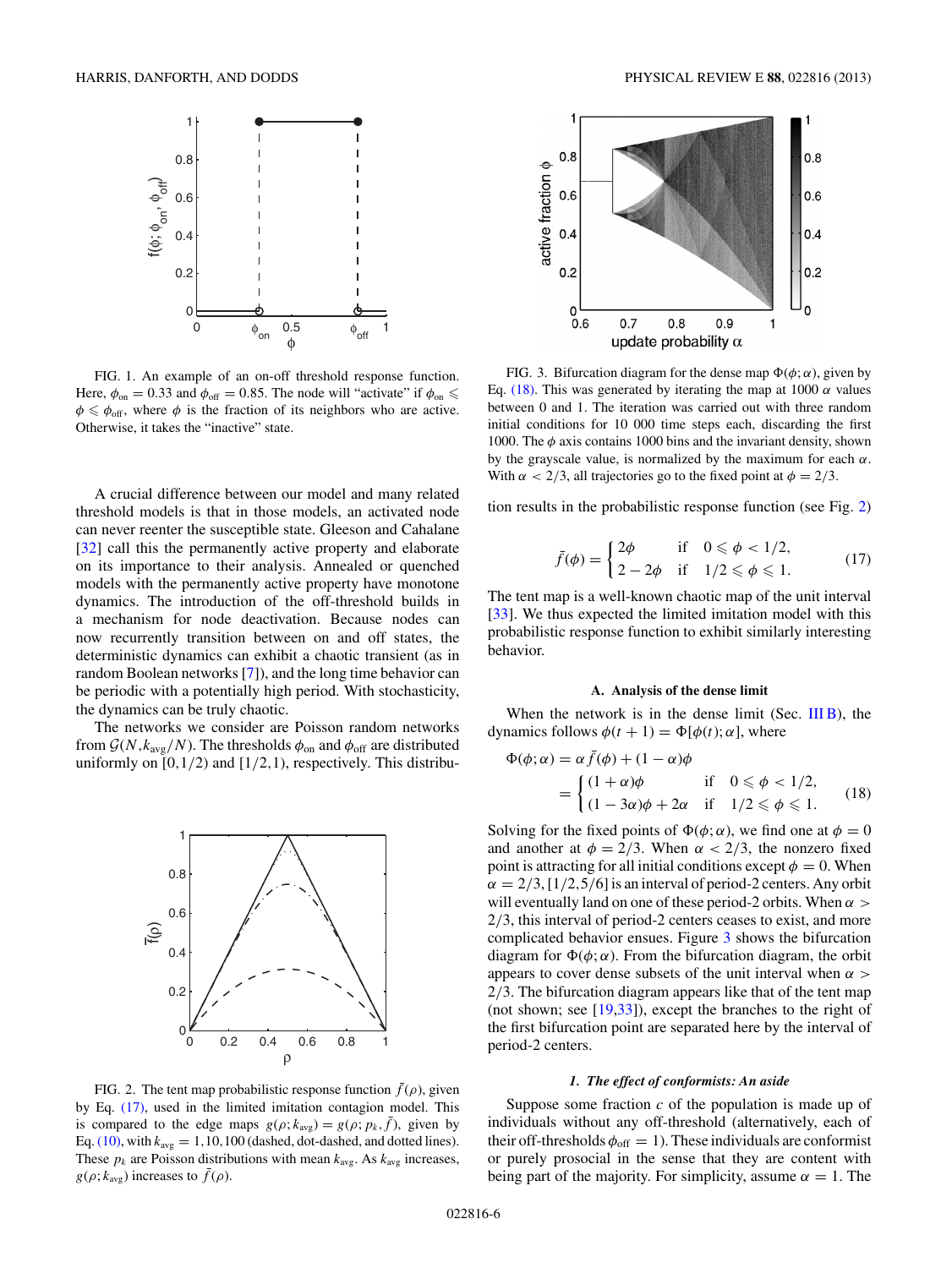<span id="page-6-0"></span>map  $\Phi(\phi; c) = 2\phi$  for  $0 \le \phi < 1/2$  and  $2 - 2(1 - c)\phi$  for  $1/2 \le \phi \le 1$ . If  $c > 1/2$ , then the equilibrium at 2/3 is stable. Pure conformists, then, have a stabilizing effect on the process. We expect a similar effect when the network is not dense.

# **B. Mean field**

Here we mention the methods which were used to compute the mean-field maps derived in Sec. [IV.](#page-2-0) In this specific example, we can write the degree-dependent map  $F_k(\rho; \bar{f})$ in terms of incomplete regularized  $\beta$  functions  $I_7(a,b)$  [\[34\]](#page-9-0). Since  $\bar{f}$  is understood to be the tent map, we will write  $F_k(\rho; \bar{f}) = F_k(\rho)$ . We find that

$$
F_k(\rho) = 2\rho - 4\rho I_\rho(M, k - M), \tag{19}
$$

where we have let  $M = \lfloor k/2 \rfloor$  for clarity ( $\lfloor \cdot \rfloor$  and  $\lceil \cdot \rceil$  are the floor and ceiling functions). The details of this derivation are given in Appendix [B.](#page-9-0)

The map  $g(\rho; p_k, \bar{f})$  is parameterized here by the network parameter  $k_{avg}$ , since  $p_k$  is fixed as a Poisson distribution with mean  $k_{\text{avg}}$  and  $\bar{f}$  is the tent map, and we write it as simply  $g(\rho; k_{avg})$ . To evaluate  $g(\rho; k_{avg})$ , we compute  $F_k(\rho)$  using Eq.  $(19)$  and constrain the sum in Eq.  $(10)$  to values of k with  $\lfloor k_{\text{avg}} - 3\sqrt{k_{\text{avg}}} \rfloor \le k \le \lceil k_{\text{avg}} + 3\sqrt{k_{\text{avg}}} \rceil$ . This computes contributions to within three standard deviations of the average degree in the network, requiring only  $O(\sqrt{k_{\rm avg}})$  evaluations of Eq. (19). The representation in Eq. (19) allows for quick numerical evaluation of  $F_k(\rho)$  for any k, which we performed in MATLAB.

In Fig. [2,](#page-5-0) we show  $g(\rho; k_{avg})$  for  $k_{avg} = 1, 10$ , and 100. We confirm the conclusions of Sec. [IV B:](#page-3-0)  $g(\rho; k_{avg})$  is bounded above by  $\bar{f}(\rho)$ , and  $g(\rho; k_{\text{avg}}) \nearrow \bar{f}(\rho)$  as  $k_{\text{avg}} \rightarrow \infty$ . Convergence is slowest at  $\rho = 1/2$ , where the kink exhibited by the tent map has been smoothed out by the effect of the Bernstein operator.

# **C. Simulations**

We performed stochastic simulations of the limited imitation model for the D-F, P-F, and P-R designs, in the abbreviations of Table [I.](#page-1-0) See the Supplemental Material [\[35\]](#page-9-0)



FIG. 4. Deterministic (D-F) dynamics on a small network. Here,  $N = 100$  and  $k_{avg} = 17$ . The upper plot shows individual node states as a raster plot (black  $=$  active), sorted by their eventual level of activity. The lower plot shows the total number of active nodes over time. We see that the contagion takes off, followed by a transient period of unstable behavior until time step 80, when the system enters a macroperiod-4 orbit. Note that individual nodes exhibit different microperiods (explained in Sec. V D).

for the PYTHON code. Unless otherwise noted,  $N = 10^4$ . For all of the bifurcation diagrams, the first 3000 time steps were considered transient and were discarded, and the invariant density of  $\rho$  was calculated from the following 1000 points. For plotting purposes, the invariant density was normalized by its maximum at those parameters. For example, in Fig. [3,](#page-5-0) we plot  $P(\phi|\alpha)$ / max<sub>φ</sub>  $P(\phi|\alpha)$  rather than the raw density  $P(\phi|\alpha)$ .

To compare the mean-field theory to those simulations, we numerically iterated the edge map  $\rho(t + 1) = G[\rho(t); k_{\text{avg}}, \alpha]$ for different values of  $\alpha$  and  $k_{avg}$ . We then created bifurcation diagrams of the possible behavior in the mean field as was done for the simulations.

#### **D. Results**

To provide a feel for the deterministic dynamics, we show the result of running the D-F model on a small network in Fig. 4. Here,  $N = 100$  and  $k_{avg} = 17$ . Starting from a single initially active node at  $t = 0$ , the active population grows monotonically over the next six time steps. From time  $t = 6$  to  $t = 80$ , the active fraction varies in a similar manner to the dynamics in the stochastic and mean-field cases.



FIG. 5. (Color online) The three-dimensional bifurcation diagram computed from the mean-field theory. The axes  $X =$  average degree  $k_{\text{avg}}$ , *Y* = update probability  $\alpha$ , and *Z* = active edge fraction  $\rho$ . The discontinuities of the surface are due to the limited resolution of our simulations. See Fig. [6](#page-7-0) for the parameters used. This was visualized using PARAVIEW. See the Supplemental Material [\[35\]](#page-9-0) for the underlying data.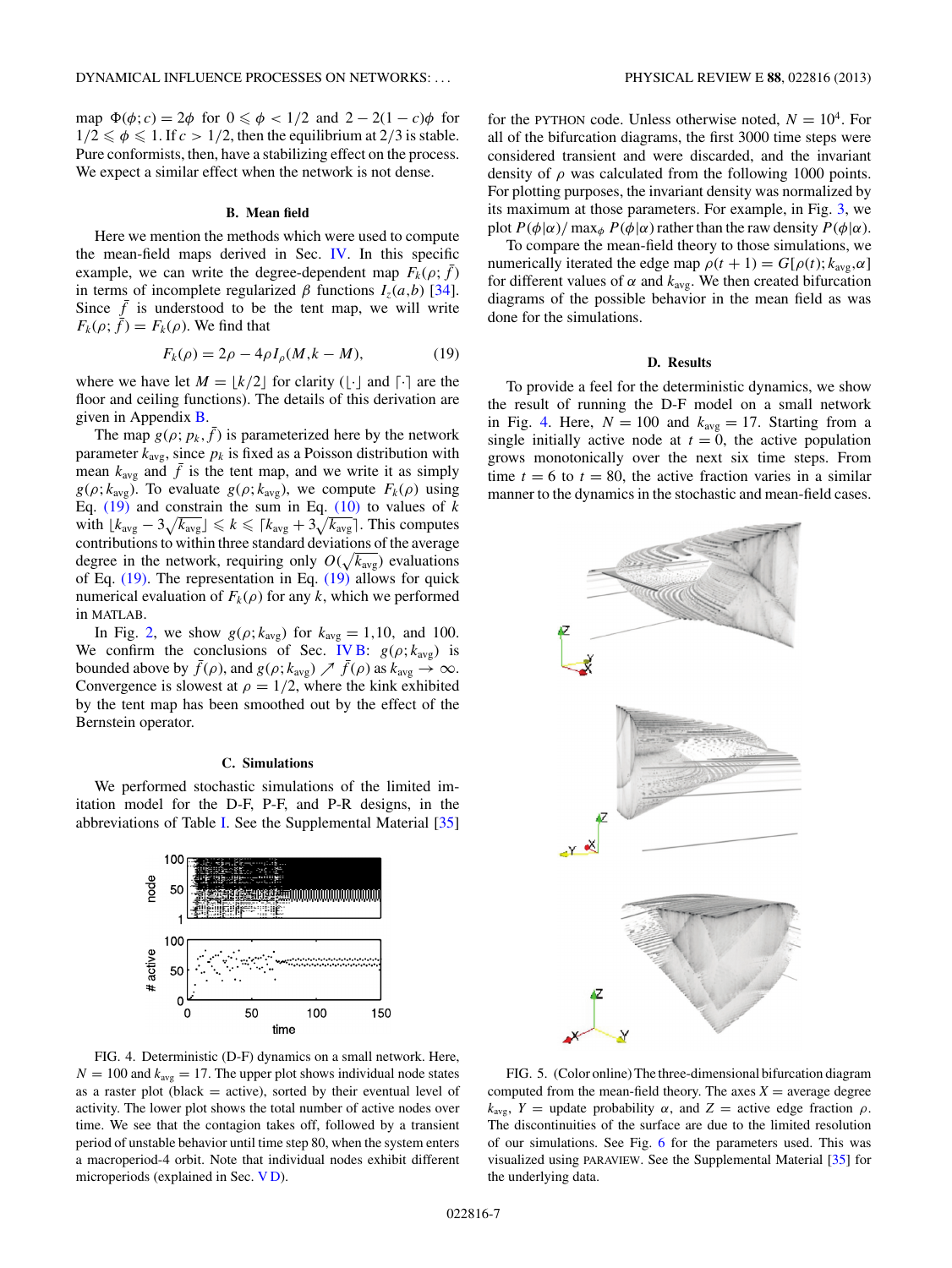<span id="page-7-0"></span>

FIG. 6. Mean-field theory bifurcation diagram slices for various fixed values of  $k_{avg}$  and α. The top row (a)–(c) shows slices for fixed  $k_{avg}$ . As  $k_{avg} \rightarrow \infty$ , the  $k_{avg}$ -slice bifurcation diagram asymptotically approaches the bifurcation diagram for the dense map; see Fig. [3.](#page-5-0) Note that the location of the first period-doubling bifurcation point approaches 2/[3,](#page-5-0) and the bifurcation diagram more closely resembles Fig. 3, as  $k_{avg} \rightarrow \infty$ . The bottom row (d)–(f) shows slices for fixed  $\alpha$ . The resolution of the simulations was  $\alpha = 0.664, 0.665, \ldots, 1, k_{avg} = 1, 1.33, \ldots, 100$ , and  $\rho$ bins were made for 1000 points between 0 and 1.

After the transient, the state collapses into a period-4 orbit. We call the overall period of the system its "macroperiod," while individual nodes may exhibit different "microperiods." Note that the macroperiod is the lowest common multiple of the individual nodes' microperiods. In Fig. [4,](#page-6-0) we observe microperiods 1, 2, and 4 in the time series of individual node activity. In other networks, we have observed up to macroperiod 240 [\[19\]](#page-9-0). A majority of the nodes end up frozen in the on or off state, with approximately 20% of the nodes exhibiting cyclical behavior after collapse. The focus of this paper has been the analysis of the on-off threshold model, and the D-F case has not been as amenable to analysis as the stochastic cases. We offer a deeper examination through simulation of the deterministic case in [\[19\]](#page-9-0).

We explore the mean-field dynamics by examining the limiting behavior of the active edge fraction  $\rho$  under the map  $G(\rho; k_{\text{avg}}, \alpha)$ . We simulated the map dynamics for a mesh of points in the  $(k_{avg}, \alpha)$  plane. We plot the three-dimensional (3D) bifurcation structure of the mean-field theory in Fig. [5.](#page-6-0) We also show 2D bifurcation plots for fixed  $k_{avg}$  and  $\alpha$  slices through this volume in Figs. 6 and 7. For more visualizations of this bifurcation structure, including movies of the bifurcation diagram as the parameters are dialed and individual node dynamics, see the Supplemental Material [\[35\]](#page-9-0). In all cases, the invariant density of  $\rho$  is normalized by its maximum for that ( $k_{avg}, \alpha$ ) pair and indicated by the grayscale value.

The mean-field map dynamics exhibits period-doubling bifurcations in both parameters  $k_{avg}$  and  $\alpha$ . Visualizing the



FIG. 7. Bifurcation diagram from fully stochastic (P-R) simulations, made in the same way as Fig. 6. The bifurcation structure of these stochastic simulations matches that of the mean-field theory (Fig. 6), albeit with some blurring.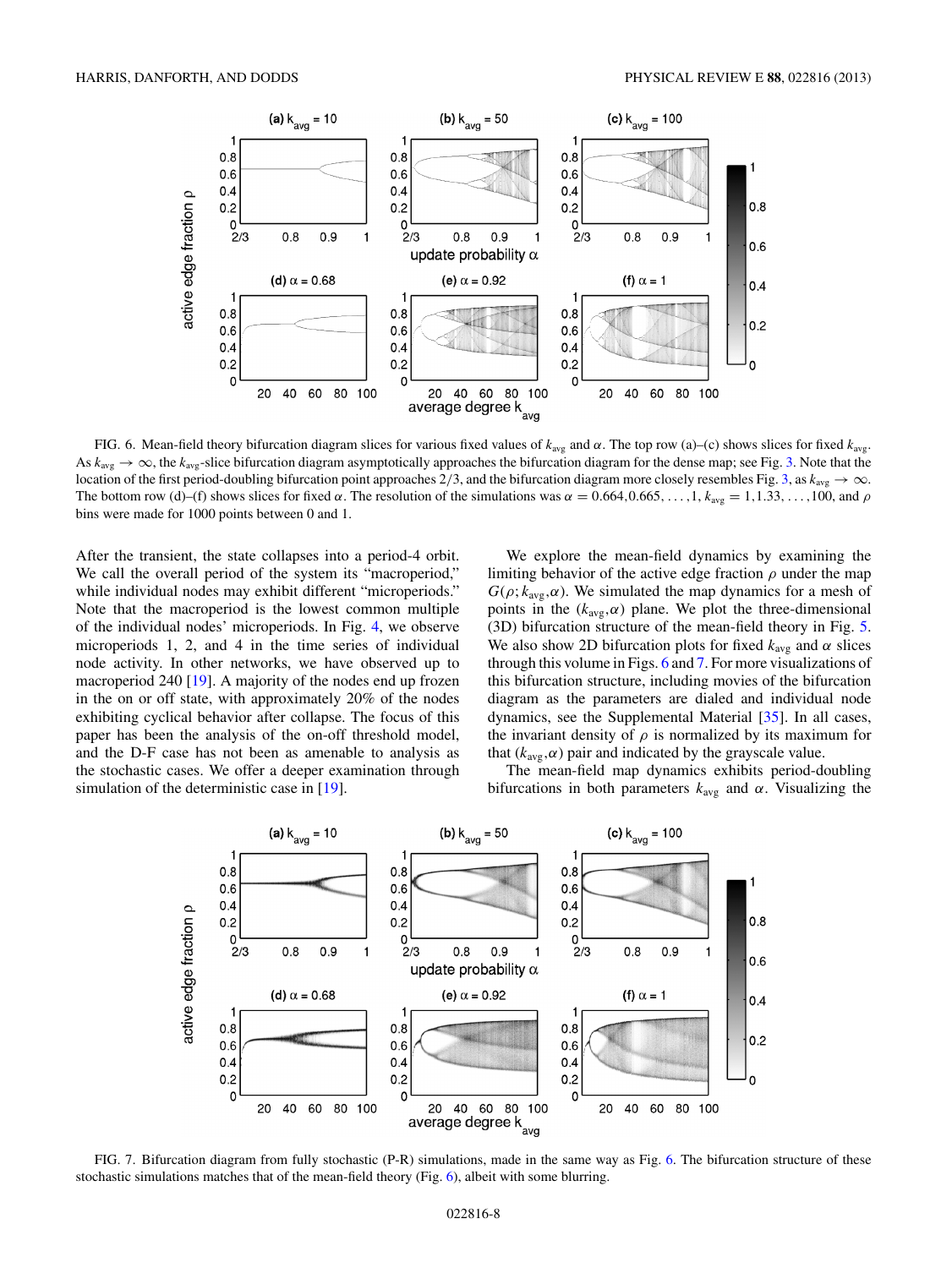<span id="page-8-0"></span>bifurcation structure in 3D (Fig. [5\)](#page-6-0) shows interlacing perioddoubling cascades in the two parameter dimensions. These bifurcations are more clearly resolved when we take slices of the volume for fixed parameter values. The mean-field theory (Fig. [6\)](#page-7-0) closely matches the P-R simulations (Fig. [7\)](#page-7-0). The first derivative  $\frac{\partial G}{\partial \rho}(\rho; k_{avg}, \alpha) < \frac{\partial \Phi}{\partial \rho}(\rho; \alpha)$  for any finite  $k_{avg}$ , so the bifurcation point  $\alpha = 2/3$  which we found for the dense map  $\Phi$  is an upper bound for the first bifurcation point of G. The actual location of the first bifurcation point depends on  $k_{\text{avg}}$ , but  $\alpha = 2/3$  becomes more accurate for higher  $k_{\text{avg}}$  [it is an excellent approximation in Figs.  $6(c)$  and  $7(c)$ , where  $k_{\text{avg}} = 100$ . When  $\alpha = 1$ , the first bifurcation point occurs at

 $k_{\text{avg}} \approx 7$ .<br>The bifurcation diagram slices resemble each other and evidently fall into the same universality class as the logistic map [\[36,37\]](#page-10-0). This class contains all 1D maps with a single, locally quadratic maximum. Due to the properties of the Bernstein polynomials,  $F_k(\rho; \bar{f})$  will universally have such a quadratic maximum for any concave down, continuous  $\bar{f}$  [\[28\]](#page-9-0). So this will also be true for  $g(\rho; k_{\text{avg}}, \bar{f})$  with  $k_{\text{avg}}$  finite, and we see that  $k_{avg}$  partially determines the amplitude of that maximum in Fig. [2.](#page-5-0) Thus,  $k_{avg}$  acts as a bifurcation parameter. The parameter  $\alpha$  tunes between  $G(\rho; k_{avg}, 1) = g(\rho; k_{avg}, \bar{f})$ and  $G(\rho; k_{\text{avg}}, 0) = \rho$ , so it has a similar effect. Note that the tent map  $\bar{f}$  and the dense limit map  $\Phi$  are kinked at their maxima, so their bifurcation diagrams are qualitatively different from those of the mean field. The network, by locally averaging the node interactions, causes the mean-field behavior to fall into a different universality class than the individual response function map.

#### **VI. CONCLUSIONS**

We described a very general class of synchronous or asynchronous, binary state dynamics occurring on networks. We obtained an exact master equation and showed that when random networks are sufficiently dense, the networked dynamics approaches those of the fully connected case. We developed a mean-field theory and found that it also predicted the same limiting behavior. The convergence of the mean-field map to the average response function is related to the Bernstein polynomials, allowing us to employ many previous results in order to analyze the mean-field map equation. We also extended those mean-field equations to correlated random networks. We expect that a rigorous mathematical justification can be given for the mean-field theory of the general influence model on annealed graphs using a condensation theorem for configuration model networks.

The general model we describe was motivated by the limited imitation model of social contagion. We see that including an aversion to total conformity results in more complicated, even chaotic, dynamics, as opposed to the simple spreading behavior typically seen in the single threshold case. The theory developed for the general case successfully captured the behavior of the stochastic network dynamics. We have focused on the rich structure of bifurcations as the two parameters, update synchronicity  $\alpha$  and average degree  $k_{\text{avg}}$ , were varied. We see that the universality class of the dynamics matches those of the logistic map. Using the mean-field theory, we can understand this as a result of the smoothing effect of the Bernstein polynomials on the tent map average response function. However, this universality class will appear for any unimodular, concave down stochastic response function.

The deterministic case, which we have barely touched on, merits further study (see [\[19\]](#page-9-0)). In particular, we would like to characterize the distribution of periodic sinks, how the collapse time scales with system size, and how similar the transient dynamics is to the mean-field dynamics.

Furthermore, the model should be tested on realistic networks. These could include power law or small world random networks, or real social networks gleaned from data. One possibility would be to compare data such as food choices [\[38\]](#page-10-0) or Facebook likes [\[5\]](#page-9-0) to the model behavior. In a manner similar to Melnik *et al.* [\[27\]](#page-9-0), one could evaluate the accuracy of the mean-field theory for real networks.

Finally, the ultimate usefulness of these social models relies on a better understanding of social dynamics themselves. The characterization of people's "real" response functions is therefore critical (some work has gone in this direction; see [\[5,6](#page-9-0)[,39,40\]](#page-10-0)). The comparison of model output to large data sets, such as observational data from social media or online experiments, is an area for further experimentation. This might lead to more complicated context- and history-dependent models. As we collect more data and refine experiments, the eventual goal of quantifiably predicting social behavior, including fashions and trends, seems achievable.

### **ACKNOWLEDGMENTS**

We thank Thomas Prellberg, Leon Glass, Joshua Payne, and Joshua Bongard for discussions and suggestions, along with the anonymous referees. We are grateful for computational resources provided by the Vermont Advanced Computing Core supported by NASA (Grant No. NNX 08A096G). K.D.H. was supported by VT-NASA EPSCoR and a Boeing Fellowship; C.M.D. was supported by NSF Grant No. DMS-0940271; P.S.D. was supported by NSF CAREER Award No. 0846668.

#### **APPENDIX A: PROOF OF LEMMA 1**

*Lemma 1*. For  $k \ge 1$ , let  $f_k$  be continuous real-valued functions on a compact domain X with  $f_k \to f$  uniformly. Let  $p_k$  be a probability mass function on  $\mathbb{Z}^+$  parameterized by its mean  $\mu$  and with standard deviation  $\sigma(\mu)$ , assumed to be  $o(\mu)$ . Then,

$$
\lim_{\mu \to \infty} \left( \sum_{k=0}^{\infty} p_k f_k \right) = f.
$$

*Proof.* Suppose  $0 \le a < 1$  and let  $K = \lfloor \mu - \mu^a \rfloor$ . Then,

$$
g = \sum_{k=0}^{\infty} p_k f_k = \sum_{k=0}^{K} p_k f_k + \sum_{k=K+1}^{\infty} p_k f_k.
$$
 (A1)

Since  $f_k \to f$  uniformly as  $k \to \infty$ , for any  $\epsilon > 0$ , we can choose  $\mu$  large enough that

$$
|f_k(x) - f(x)| < \epsilon \tag{A2}
$$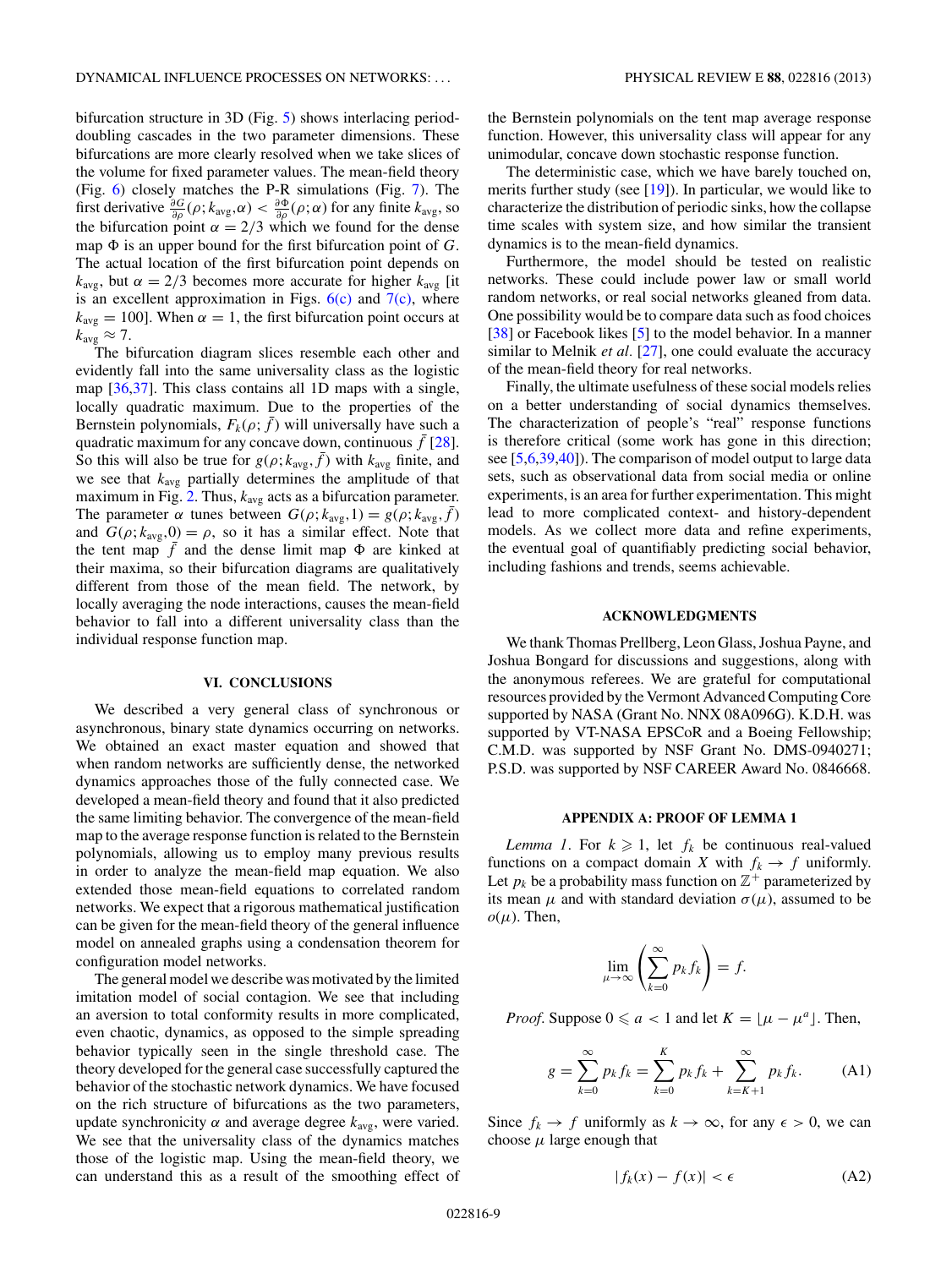<span id="page-9-0"></span>for all  $k > K$  and all  $x \in X$ . Without loss of generality, assume that  $|f_k| \leq 1$  for all k. Then,

$$
|g - f| \leqslant \left(\frac{\sigma}{\mu^a}\right)^2 + \epsilon.
$$

The  $\sigma/\mu^a$  term is a consequence of the Chebyshev inequality [21] applied to the first sum in  $(A1)$ . Since  $\sigma$  grows sublinearly in  $\mu$ , this term vanishes for some  $0 \le a < 1$  when we take the limit  $\mu \to \infty$ . The  $\epsilon$  term comes from using  $(A2)$  in the second sum in  $(A1)$ , and it can be made arbitrarily small.

# **APPENDIX B:** β **FUNCTION REPRESENTATION OF** *Fk*

We now show how, when  $\bar{f}$  is the tent map [\(17\),](#page-5-0) the map  $F_k(\rho; \bar{f})$  can be written in terms of incomplete regularized  $\beta$ functions. First, use the piecewise form of Eq.  $(17)$  to write

$$
F_k(\rho) = \sum_{j=0}^M {k \choose j} \rho^j (1-\rho)^{k-j} \left(\frac{2j}{k}\right)
$$
  
+ 
$$
\sum_{j=M+1}^k {k \choose j} \rho^j (1-\rho)^{k-j} \left(2-\frac{2j}{k}\right)
$$

$$
= 2 - 2\rho - 2\sum_{j=0}^{M} {k \choose j} \rho^{j} (1 - \rho)^{k-j} + \left(\frac{4}{k}\right) \sum_{j=0}^{M} {k \choose j} \rho^{j} (1 - \rho)^{k-j} j.
$$
 (B1)

We have used the fact that the binomial distribution  $\binom{k}{j} \rho^{j} (1 (\rho)^{k-j}$  sums to one and has mean  $k\rho$ . For  $n \leq M$ , we have the identity

$$
\sum_{j=0}^{M} (j)_n \binom{k}{j} \rho^j (1-\rho)^{k-j}
$$
  
=  $\rho^n (k)_n I_{1-\rho} (k-M, M-n+1),$  (B2)

where  $I_x(a,b)$  is the regularized incomplete  $\beta$  function and  $(k)_n = k(k-1)\cdots[k-(n-1)]$  is the falling factorial [34[,41\]](#page-10-0). This is an expression for the partial (up to  $M$ ) nth factorial moment of the binomial distribution with parameters k and  $\rho$ . Note that when  $n = 0$ , we recover the well-known expression for the binomial cumulative distribution function. From Eqs.  $(B1)$  and  $(B2)$ , we arrive at Eq. [\(19\).](#page-6-0)

- [1] S. Coombes, B. Doiron, K. Josić, and E. Shea-Brown, *[Philos.](http://dx.doi.org/10.1098/rsta.2006.1903)* [Trans. R. Soc. A: Math. Phys. Eng. Sci.](http://dx.doi.org/10.1098/rsta.2006.1903) **364**, 3301 (2006).
- [2] R. Milo, S. Shen-Orr, S. Itzkovitz, N. Kashtan, D. Chklovskii, and U. Alon, Science **298**[, 824 \(2002\).](http://dx.doi.org/10.1126/science.298.5594.824)
- [3] J. Bascompte, Science **325**[, 416 \(2009\).](http://dx.doi.org/10.1126/science.1170749)
- [4] P. Rohani, X. Zhong, and A. King, Science **330**[, 982 \(2010\).](http://dx.doi.org/10.1126/science.1194134)
- [5] J. Ugander, L. Backstrom, C. Marlow, and J. Kleinberg, [Proc.](http://dx.doi.org/10.1073/pnas.1116502109) [Natl. Acad. Sci. USA](http://dx.doi.org/10.1073/pnas.1116502109) **109**, 5962 (2012).
- [6] D. Centola, Science **329**[, 1194 \(2010\).](http://dx.doi.org/10.1126/science.1185231)
- [7] M. Aldana, S. Coppersmith, and L. P. Kadanoff, in *Perspectives and Problems in Nonlinear Science*, edited by E. Kaplan, J. E. Marsden, and K. R. Sreenivasan (Springer, New York, 2003), Chap. 2, pp. 23–90.
- [8] D. Stauffer and A. Aharony, *Introduction to Percolation Theory*, 2nd ed. (Taylor and Francis, London, 1994).
- [9] M. E. J. Newman, SIAM Rev. **45**[, 167 \(2003\).](http://dx.doi.org/10.1137/S003614450342480)
- [10] E. Schneidman, M. J. Berry, R. Segev, and W. Bialek, [Nature](http://dx.doi.org/10.1038/nature04701) (London) **440**[, 1007 \(2006\).](http://dx.doi.org/10.1038/nature04701)
- [11] C. Campbell, S. Yang, R. Albert, and K. Shea, [Proc. Natl. Acad.](http://dx.doi.org/10.1073/pnas.1008204108) Sci. USA **108**[, 197 \(2011\).](http://dx.doi.org/10.1073/pnas.1008204108)
- [12] M. Granovetter, [Am. J. Sociol.](http://dx.doi.org/10.1086/226707) **83**, 1420 (1978).
- [13] M. Granovetter and R. Soong, [J. Econ. Behav. Organ.](http://dx.doi.org/10.1016/0167-2681(86)90023-5) **7**, 83 [\(1986\).](http://dx.doi.org/10.1016/0167-2681(86)90023-5)
- [14] S. Galam, [Int. J. Mod. Phys. C](http://dx.doi.org/10.1142/S0129183108012297) **19**, 409 (2008).
- [15] T. C. Schelling, [J. Math. Sociol.](http://dx.doi.org/10.1080/0022250X.1971.9989794) **1**, 143 (1971).
- [16] T. C. Schelling, [J. Conflict Resolut.](http://dx.doi.org/10.1177/002200277301700302) **17**, 381 (1973).
- [17] D. J. Watts, [Proc. Natl. Acad. Sci. USA](http://dx.doi.org/10.1073/pnas.082090499) **99**, 5766 (2002).
- [18] P. S. Dodds and D. J. Watts, Phys. Rev. Lett. **92**[, 218701 \(2004\).](http://dx.doi.org/10.1103/PhysRevLett.92.218701)
- [19] P. S. Dodds, K. D. Harris, and C. M. Danforth, *[Phys. Rev. Lett.](http://dx.doi.org/10.1103/PhysRevLett.110.158701)* **110**[, 158701 \(2013\).](http://dx.doi.org/10.1103/PhysRevLett.110.158701)
- [20] G. Simmel, [Am. J. Sociol.](http://dx.doi.org/10.1086/222102) **62**, 541 (1957).
- [21] B. Bollobás, *Random Graphs*, 2nd ed. (Cambridge University Press, New York, 2001).
- [22] When there are isolated nodes, their degrees are 0, and thus the denominator in the master equation is zero and  $D$  is singular. If the initial network contains isolated nodes, we set all entries in the corresponding rows of  $T$  to zero.
- [23] J. P. Gleeson, Phys. Rev. E **77**[, 046117 \(2008\).](http://dx.doi.org/10.1103/PhysRevE.77.046117)
- [24] D. B. West, *Introduction to Graph Theory*, 2nd ed. (Prentice Hall, Upper Saddle River, NJ, 2001).
- [25] R. I. Oliveira, arXiv[:0911.0600.](http://arXiv.org/abs/0911.0600)
- [26] B. Derrida and Y. Pomeau, [Europhys. Lett.](http://dx.doi.org/10.1209/0295-5075/1/2/001) **1**, 45 (1986).
- [27] S. Melnik, A. Hackett, M. A. Porter, P. J. Mucha, and J. P. Gleeson, Phys. Rev. E **83**[, 036112 \(2011\).](http://dx.doi.org/10.1103/PhysRevE.83.036112)
- [28] G. M. Phillips, *Interpolation and Approximation by Polynomials* (Springer, New York, 2003), Chap. 7.
- [29] *Shape Preserving Representations in Computer-Aided Geometric Design*, edited by J. M. Pena (Nova Science, New York, 1999).
- [30] J. L. Payne, K. D. Harris, and P. S. Dodds, [Phys. Rev. E](http://dx.doi.org/10.1103/PhysRevE.84.016110) **84**, [016110 \(2011\).](http://dx.doi.org/10.1103/PhysRevE.84.016110)
- [31] P. S. Dodds, K. D. Harris, and J. L. Payne, [Phys. Rev. E](http://dx.doi.org/10.1103/PhysRevE.83.056122) **83**, [056122 \(2011\).](http://dx.doi.org/10.1103/PhysRevE.83.056122)
- [32] J. P. Gleeson and D. J. Cahalane, [Phys. Rev. E](http://dx.doi.org/10.1103/PhysRevE.75.056103) **75**, 056103 [\(2007\).](http://dx.doi.org/10.1103/PhysRevE.75.056103)
- [33] K. T. Alligood, T. D. Sauer, and J. A. Yorke, *Chaos: An Introduction to Dynamical Systems* (Springer, New York, 1996).
- [34] *Digital Library of Mathematical Functions* (NIST, 2012), <http://dlmf.nist.gov>
- [35] See Supplemental Material at [http://link.aps.org/supplemental/](http://link.aps.org/supplemental/10.1103/PhysRevE.88.022816) [10.1103/PhysRevE.88.022816](http://link.aps.org/supplemental/10.1103/PhysRevE.88.022816) for PYTHON code and visualizations of the bifurcation structure.